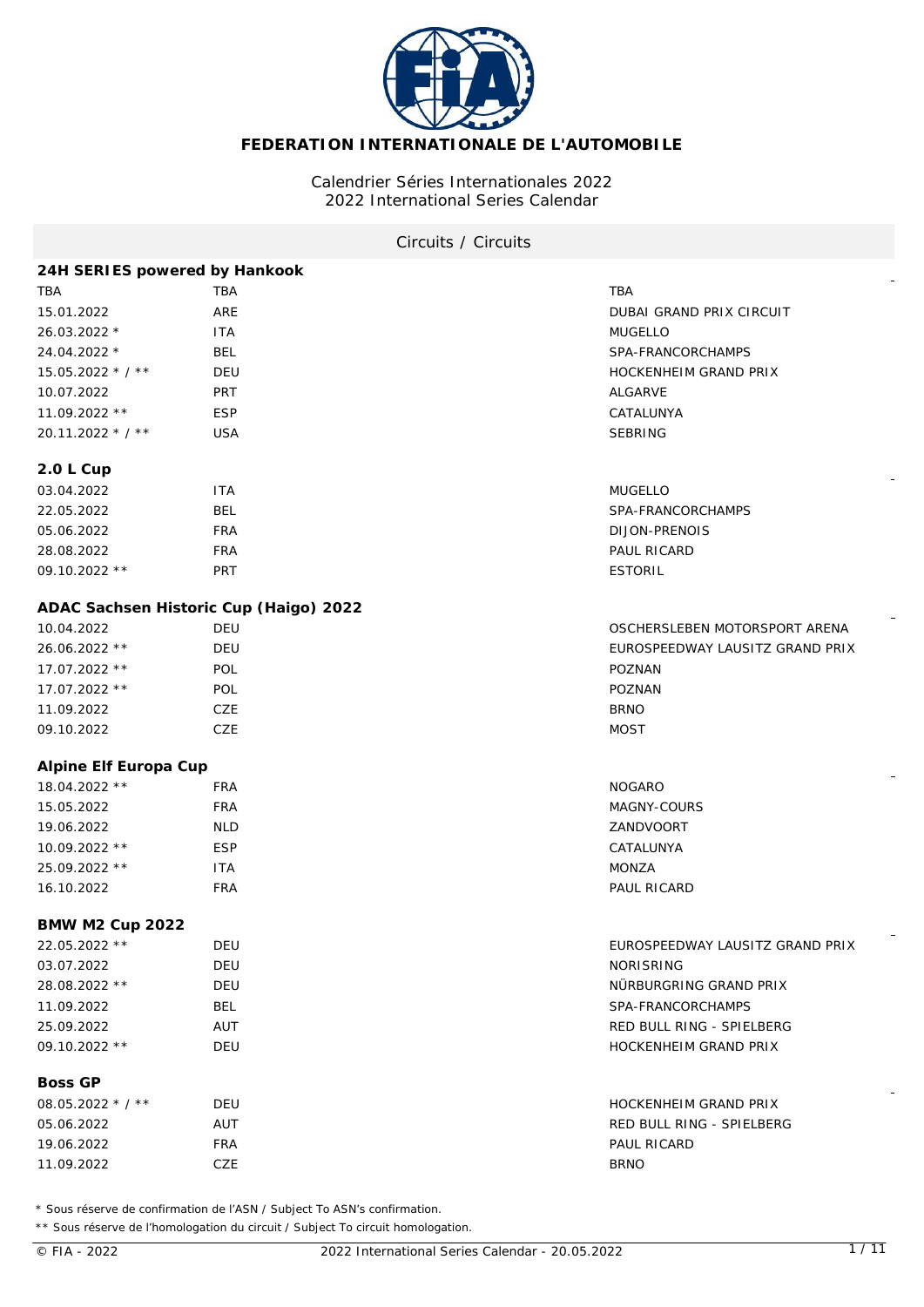| 16.10.2022 **                            | <b>ITA</b> | <b>MUGELLO</b>               |  |  |
|------------------------------------------|------------|------------------------------|--|--|
| 06.11.2022 * / **                        | <b>ITA</b> | MISANO ADRIATICO             |  |  |
|                                          |            |                              |  |  |
| Challenge GT Touring Ultimate Cup Series |            |                              |  |  |
| 01.05.2022                               | <b>FRA</b> | PAUL RICARD                  |  |  |
| 29.05.2022                               | <b>ESP</b> | <b>NAVARRA</b>               |  |  |
| 10.07.2022 * / **                        | ITA        | MISANO ADRIATICO             |  |  |
| 18.09.2022 * / **                        | DEU        | HOCKENHEIM GRAND PRIX        |  |  |
| 09.10.2022 **                            | <b>FRA</b> | MAGNY-COURS                  |  |  |
| 13.11.2022                               | <b>FRA</b> | PAUL RICARD                  |  |  |
|                                          |            |                              |  |  |
| Challenge Proto Ultimate Cup Series      |            |                              |  |  |
| 01.05.2022                               | <b>FRA</b> | PAUL RICARD                  |  |  |
| 29.05.2022                               | <b>ESP</b> | <b>NAVARRA</b>               |  |  |
| 10.07.2022 **                            | <b>ITA</b> | MISANO ADRIATICO             |  |  |
| 18.09.2022 * / **                        | DEU        | HOCKENHEIM GRAND PRIX        |  |  |
| 09.10.2022 **                            | <b>FRA</b> | MAGNY-COURS                  |  |  |
| 13.11.2022                               | <b>FRA</b> | PAUL RICARD                  |  |  |
| <b>Classic Endurance Racing 1</b>        |            |                              |  |  |
| 03.04.2022                               | <b>ITA</b> | <b>MUGELLO</b>               |  |  |
| 22.05.2022                               | <b>BEL</b> | SPA-FRANCORCHAMPS            |  |  |
| 05.06.2022                               | <b>FRA</b> | <b>DIJON-PRENOIS</b>         |  |  |
| 28.08.2022                               | <b>FRA</b> | PAUL RICARD                  |  |  |
| 09.10.2022 **                            | PRT        | <b>ESTORIL</b>               |  |  |
|                                          |            |                              |  |  |
| <b>Classic Endurance Racing 2</b>        |            |                              |  |  |
| 03.04.2022                               | <b>ITA</b> | <b>MUGELLO</b>               |  |  |
| 22.05.2022                               | <b>BEL</b> | SPA-FRANCORCHAMPS            |  |  |
| 05.06.2022                               | <b>FRA</b> | DIJON-PRENOIS                |  |  |
| 28.08.2022                               | <b>FRA</b> | PAUL RICARD                  |  |  |
| 09.10.2022 **                            | PRT        | <b>ESTORIL</b>               |  |  |
|                                          |            |                              |  |  |
| Clio Cup Series                          |            |                              |  |  |
| 18.04.2022 **                            | <b>FRA</b> | <b>NOGARO</b>                |  |  |
| 24.04.2022                               | <b>ESP</b> | JARAMA                       |  |  |
| 08.05.2022                               | <b>ITA</b> | <b>IMOLA</b>                 |  |  |
| 15.05.2022                               | <b>FRA</b> | MAGNY-COURS                  |  |  |
| 05.06.2022 **                            | <b>ITA</b> | MISANO ADRIATICO             |  |  |
| 12.06.2022                               | <b>ESP</b> | VALENCIA RICARDO TORMO       |  |  |
| 19.06.2022                               | <b>NLD</b> | ZANDVOORT                    |  |  |
| $10.07.2022 * 7 *$                       | HUN        | <b>HUNGARORING</b>           |  |  |
| 17.07.2022 **                            | ITA.       | <b>MUGELLO</b>               |  |  |
| 04.09.2022 $*/$ * $*$                    | DEU        | HOCKENHEIM GRAND PRIX        |  |  |
| 11.09.2022                               | AUT        | RED BULL RING - SPIELBERG    |  |  |
| 09.10.2022 **                            | ITA.       | MONZA                        |  |  |
| 16.10.2022                               | <b>FRA</b> | PAUL RICARD                  |  |  |
| 13.11.2022 **                            | <b>ESP</b> | CATALUNYA                    |  |  |
|                                          |            |                              |  |  |
| DMV Formel Vau 2022                      |            |                              |  |  |
| 27.03.2022 **                            | DEU        | <b>HOCKENHEIM GRAND PRIX</b> |  |  |
| 24.04.2022 **                            | <b>NLD</b> | ZANDVOORT                    |  |  |
| 12.06.2022                               | AUT        | RED BULL RING - SPIELBERG    |  |  |
| 10.07.2022 *                             |            |                              |  |  |
|                                          | <b>BEL</b> | SPA-FRANCORCHAMPS            |  |  |
| 18.09.2022 *                             | <b>NLD</b> | <b>TT CIRCUIT ASSEN</b>      |  |  |
| 16.10.2022 *                             | <b>BEL</b> | ZOLDER                       |  |  |

## **DTM 2022**

\* Sous réserve de confirmation de l'ASN / Subject To ASN's confirmation.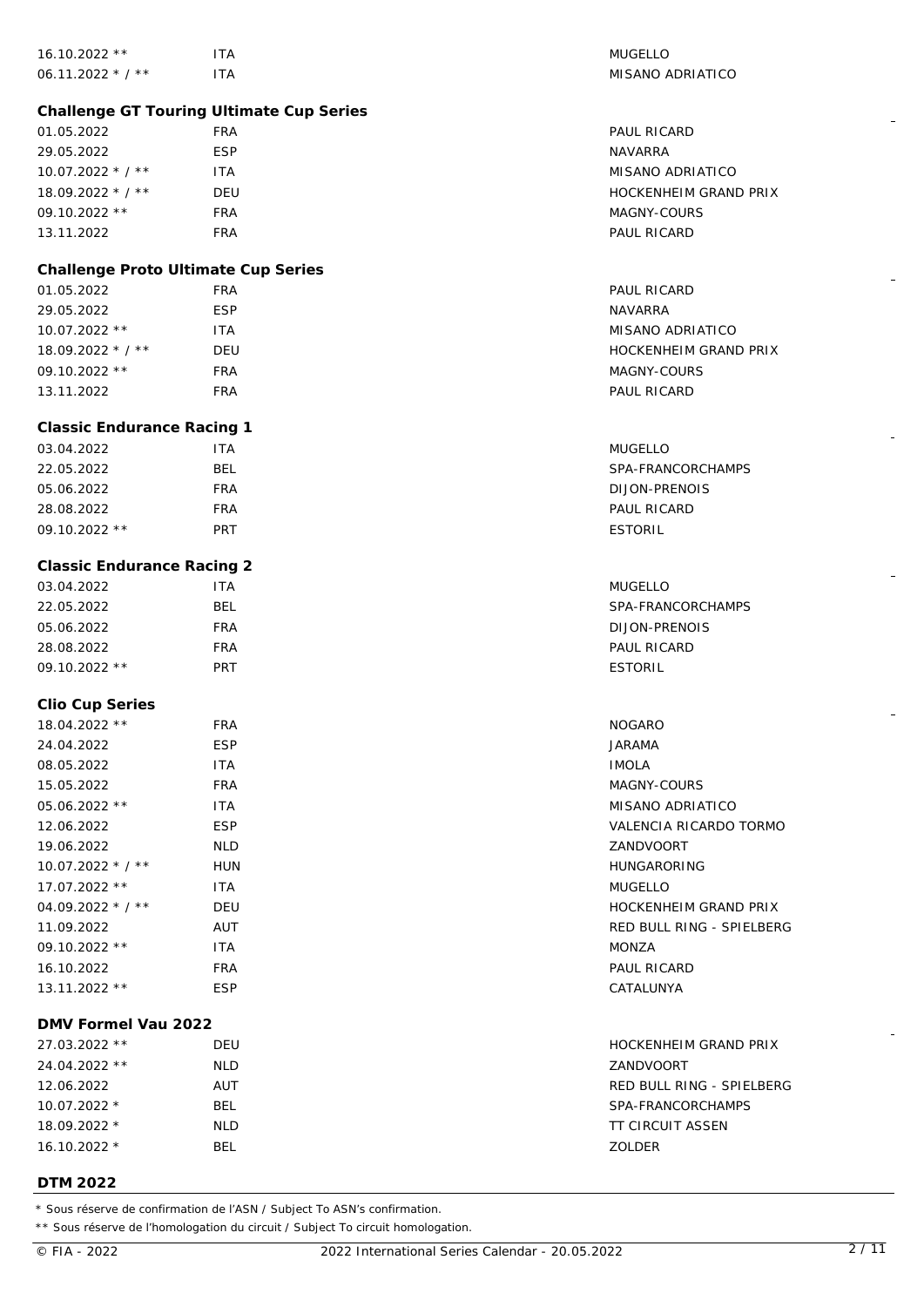| 01.05.2022      | <b>PRT</b> | <b>ALGARVE</b>                  |
|-----------------|------------|---------------------------------|
| 22.05.2022 **   | DEU        | EUROSPEEDWAY LAUSITZ GRAND PRIX |
| 19.06.2022      | <b>ITA</b> | <b>IMOLA</b>                    |
| 03.07.2022      | DEU        | <b>NORISRING</b>                |
| 28.08.2022 **   | DEU        | NÜRBURGRING GRAND PRIX          |
| 11.09.2022      | <b>BEL</b> | SPA-FRANCORCHAMPS               |
| 25.09.2022      | AUT        | RED BULL RING - SPIELBERG       |
| $09.10.2022$ ** | DEU        | HOCKENHEIM GRAND PRIX           |

# **DTM Trophy 2022**

| 22.05.2022 **   | DEU  | EUROSPEEDWAY LAUSITZ GRAND PRIX |
|-----------------|------|---------------------------------|
| 19.06.2022      | ITA. | <b>IMOLA</b>                    |
| 03.07.2022      | DEU  | <b>NORISRING</b>                |
| 28.08.2022 **   | DEU  | NÜRBURGRING GRAND PRIX          |
| 11.09.2022      | BEL  | SPA-FRANCORCHAMPS               |
| 25.09.2022      | AUT  | RED BULL RING - SPIELBERG       |
| $09.10.2022$ ** | DEU  | <b>HOCKENHEIM GRAND PRIX</b>    |

## **Endurance Racing Legends**

| 03.04.2022      | ITA | <b>MUGELLO</b>    |
|-----------------|-----|-------------------|
| 22.05.2022      | BEL | SPA-FRANCORCHAMPS |
| 28.08.2022      | FRA | PAUL RICARD       |
| $09.10.2022$ ** | PRT | <b>ESTORIL</b>    |

# **ESET CUP SERIES**

|                 |            | Sous réserve de validation technique et sportive / Subject to sportive and technical validation |
|-----------------|------------|-------------------------------------------------------------------------------------------------|
| $10.04.2022$ ** | HUN        | HUNGARORING                                                                                     |
| 05.06.2022      | AUT        | RED BULL RING - SPIELBERG                                                                       |
| $26.06.2022$ ** | <b>POL</b> | POZNAN                                                                                          |
| $24.07.2022$ ** | <b>HRV</b> | RIJEKA GROBNIK                                                                                  |
| $21.08.2022$ ** | <b>SVK</b> | SLOVAKIARING                                                                                    |
| 11.09.2022      | CZE        | <b>BRNO</b>                                                                                     |

#### **EUROFORMULA OPEN**

| 01.05.2022         | <b>PRT</b> | <b>ESTORIL</b>            |
|--------------------|------------|---------------------------|
| 08.05.2022         | <b>FRA</b> | PAU VILLE                 |
| 22.05.2022         | <b>FRA</b> | PAUL RICARD               |
| $19.06.2022*$      | <b>BEL</b> | SPA-FRANCORCHAMPS         |
| $10.07.2022 * 7 *$ | <b>HUN</b> | <b>HUNGARORING</b>        |
| 04.09.2022         | <b>ITA</b> | <b>IMOLA</b>              |
| 11.09.2022         | <b>AUT</b> | RED BULL RING - SPIELBERG |
| 25.09.2022 **      | ITA        | <b>MONZA</b>              |
| $16.10.2022**$     | <b>ESP</b> | CATALUNYA                 |
|                    |            |                           |

### **European Le Mans Series**

| 17.04.2022          | <b>FRA</b> | <b>PAUL RICARD</b> |
|---------------------|------------|--------------------|
| 15.05.2022          | <b>ITA</b> | <b>IMOLA</b>       |
| $03.07.2022$ * / ** | <b>HUN</b> | <b>HUNGARORING</b> |
| 28.08.2022 **       | <b>ESP</b> | CATALUNYA          |
| 25.09.2022          | BEL        | SPA-FRANCORCHAMPS  |
| 16.10.2022          | <b>PRT</b> | ALGARVE            |
|                     |            |                    |

## **European VW Fun Cup**

| 24.04.2022    | <b>NLD</b> | ZANDVOORT         |
|---------------|------------|-------------------|
| 15.05.2022    | BEL        | SPA-FRANCORCHAMPS |
| 05.06.2022 ** | FRA        | MAGNY-COURS       |
| 10.07.2022    | BEL        | SPA-FRANCORCHAMPS |

\* Sous réserve de confirmation de l'ASN / Subject To ASN's confirmation.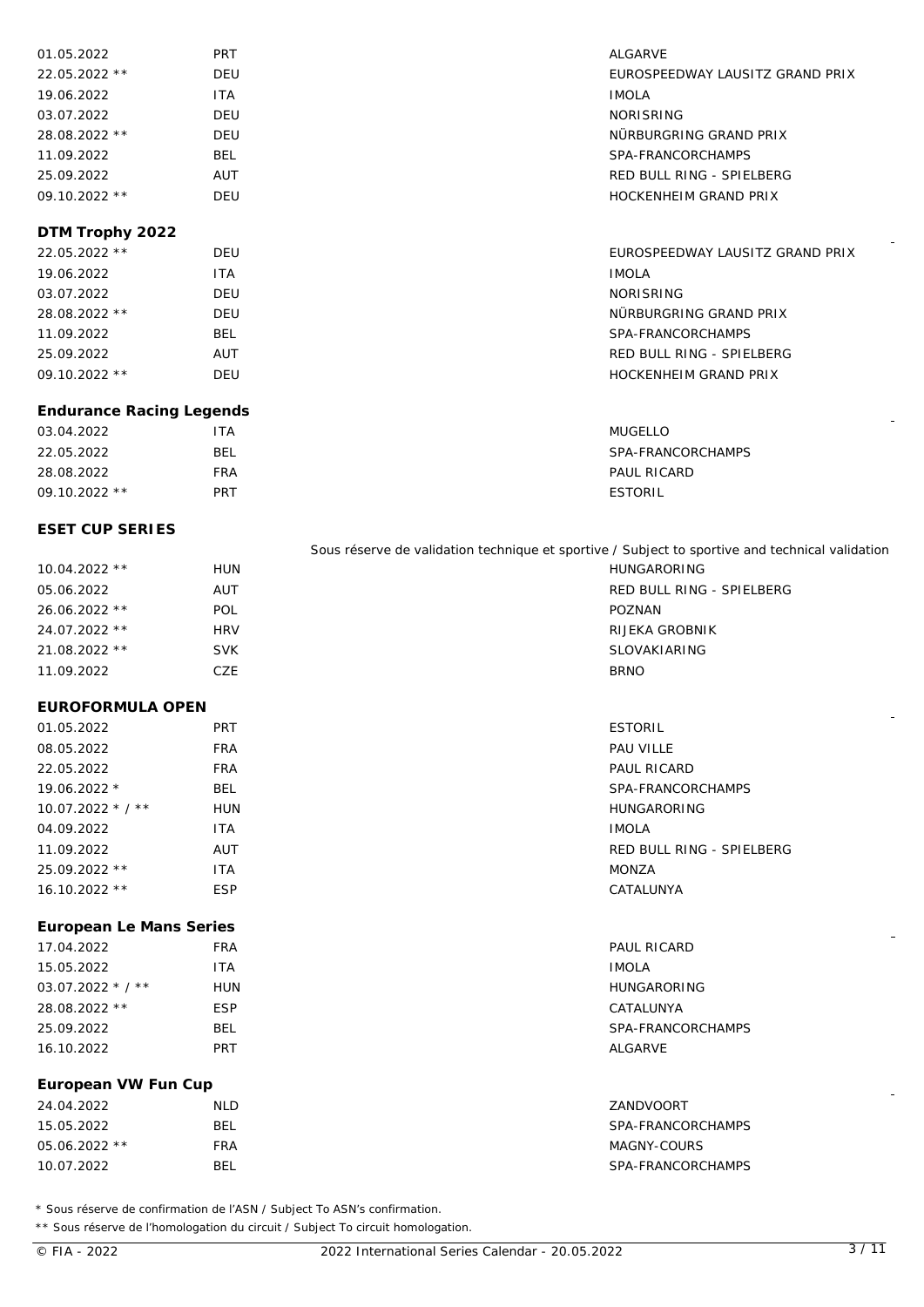| 17.09.2022                              | <b>FRA</b>                                              | ANNEAU DU RHIN                               |  |
|-----------------------------------------|---------------------------------------------------------|----------------------------------------------|--|
| 16.10.2022                              | <b>BEL</b>                                              | ZOLDER                                       |  |
|                                         |                                                         |                                              |  |
| FANATEC GT CHALLENGE ASIA               |                                                         |                                              |  |
| 22.05.2022 **                           | <b>MYS</b>                                              | <b>SEPANG</b>                                |  |
| $17.07.2022 * 7 *$                      | <b>JPN</b>                                              | <b>SUZUKA</b>                                |  |
| 24.07.2022 *                            | <b>JPN</b>                                              | FUJI SPEEDWAY                                |  |
| 21.08.2022 *                            | <b>JPN</b>                                              | <b>SUGO</b>                                  |  |
| 25.09.2022 * / **                       | <b>JPN</b>                                              | <b>OKAYAMA</b>                               |  |
| 23.10.2022 * / **                       | IDN                                                     | <b>TBA</b>                                   |  |
|                                         |                                                         |                                              |  |
| 13.03.2022                              | Fanatec GT World Challenge powered by AWS<br><b>AUS</b> | PHILLIP ISLAND                               |  |
| 03.04.2022                              | <b>ITA</b>                                              | <b>IMOLA</b>                                 |  |
| $17.04.2022 * 7 *$                      | <b>USA</b>                                              | SONOMA RACEWAY                               |  |
| $17.04.2022 * 7 *$                      | <b>USA</b>                                              | SONOMA RACEWAY                               |  |
| 01.05.2022                              | GBR                                                     | BRANDS HATCH GRAND PRIX                      |  |
| 15.05.2022                              | <b>FRA</b>                                              | MAGNY-COURS                                  |  |
| 22.05.2022 **                           | <b>MYS</b>                                              | <b>SEPANG</b>                                |  |
| 22.05.2022 **                           |                                                         | <b>SEPANG</b>                                |  |
| 22.05.2022 **                           | <b>MYS</b>                                              | <b>SEPANG</b>                                |  |
|                                         | <b>MYS</b>                                              |                                              |  |
| 04.06.2022                              | <b>FRA</b>                                              | PAUL RICARD                                  |  |
| 19.06.2022                              | <b>NLD</b>                                              | ZANDVOORT<br>ZANDVOORT                       |  |
| 19.06.2022<br>03.07.2022 **             | <b>NLD</b>                                              |                                              |  |
|                                         | <b>ITA</b>                                              | MISANO ADRIATICO (LONG TRACK)                |  |
| $17.07.2022 * 7 *$                      | <b>JPN</b>                                              | <b>SUZUKA</b>                                |  |
| 24.07.2022 *<br>24.07.2022 *            | <b>JPN</b><br><b>JPN</b>                                | <b>FUJI SPEEDWAY</b><br><b>FUJI SPEEDWAY</b> |  |
| 31.07.2022                              | <b>BEL</b>                                              | SPA-FRANCORCHAMPS                            |  |
| 21.08.2022                              | <b>USA</b>                                              | ROAD AMERICA - ELKHART LAKE                  |  |
| 28.08.2022 * / **                       | THA                                                     | <b>Buriram</b>                               |  |
| 04.09.2022 * / **                       | DEU                                                     | <b>HOCKENHEIM GRAND PRIX</b>                 |  |
| 18.09.2022                              | <b>ESP</b>                                              | VALENCIA RICARDO TORMO                       |  |
| 18.09.2022                              | <b>ESP</b>                                              | VALENCIA RICARDO TORMO                       |  |
| 18.09.2022                              | <b>ESP</b>                                              | VALENCIA RICARDO TORMO                       |  |
| 25.09.2022 * / **                       | <b>USA</b>                                              | <b>TBA</b>                                   |  |
| 02.10.2022 **                           | <b>ESP</b>                                              | CATALUNYA                                    |  |
| 09.10.2022 **                           | <b>USA</b>                                              | INDIANAPOLIS GRAND PRIX                      |  |
| 16.10.2022 * / **                       | <b>CHN</b>                                              | <b>TBA</b>                                   |  |
|                                         |                                                         |                                              |  |
| Fanatec GT2 European Series             |                                                         |                                              |  |
| 03.04.2022                              | <b>ITA</b>                                              | <b>IMOLA</b>                                 |  |
| 22.05.2022                              | AUT                                                     | RED BULL RING - SPIELBERG                    |  |
| 02.07.2022 **                           | <b>ITA</b>                                              | <b>MISANO ADRIATICO</b>                      |  |
| 24.07.2022                              | <b>BEL</b>                                              | SPA-FRANCORCHAMPS                            |  |
| 18.09.2022                              | <b>ESP</b>                                              | VALENCIA RICARDO TORMO                       |  |
| 16.10.2022                              | <b>FRA</b>                                              | PAUL RICARD                                  |  |
|                                         |                                                         |                                              |  |
| Ferrari Challenge Trofeo Pirelli APAC   |                                                         |                                              |  |
| 22.05.2022 *                            | <b>JPN</b>                                              | <b>FUJI SPEEDWAY</b>                         |  |
| 26.06.2022 * / **                       | <b>JPN</b>                                              | SUZUKA                                       |  |
| 17.07.2022 *                            | <b>KOR</b>                                              | <b>KOREA</b>                                 |  |
| 28.08.2022 **                           | <b>MYS</b>                                              | <b>SEPANG</b>                                |  |
| 09.10.2022 **                           | <b>ITA</b>                                              | <b>MUGELLO</b>                               |  |
| 30.10.2022                              | <b>ITA</b>                                              | <b>IMOLA</b>                                 |  |
|                                         |                                                         |                                              |  |
| Ferrari Challenge Trofeo Pirelli Europe |                                                         |                                              |  |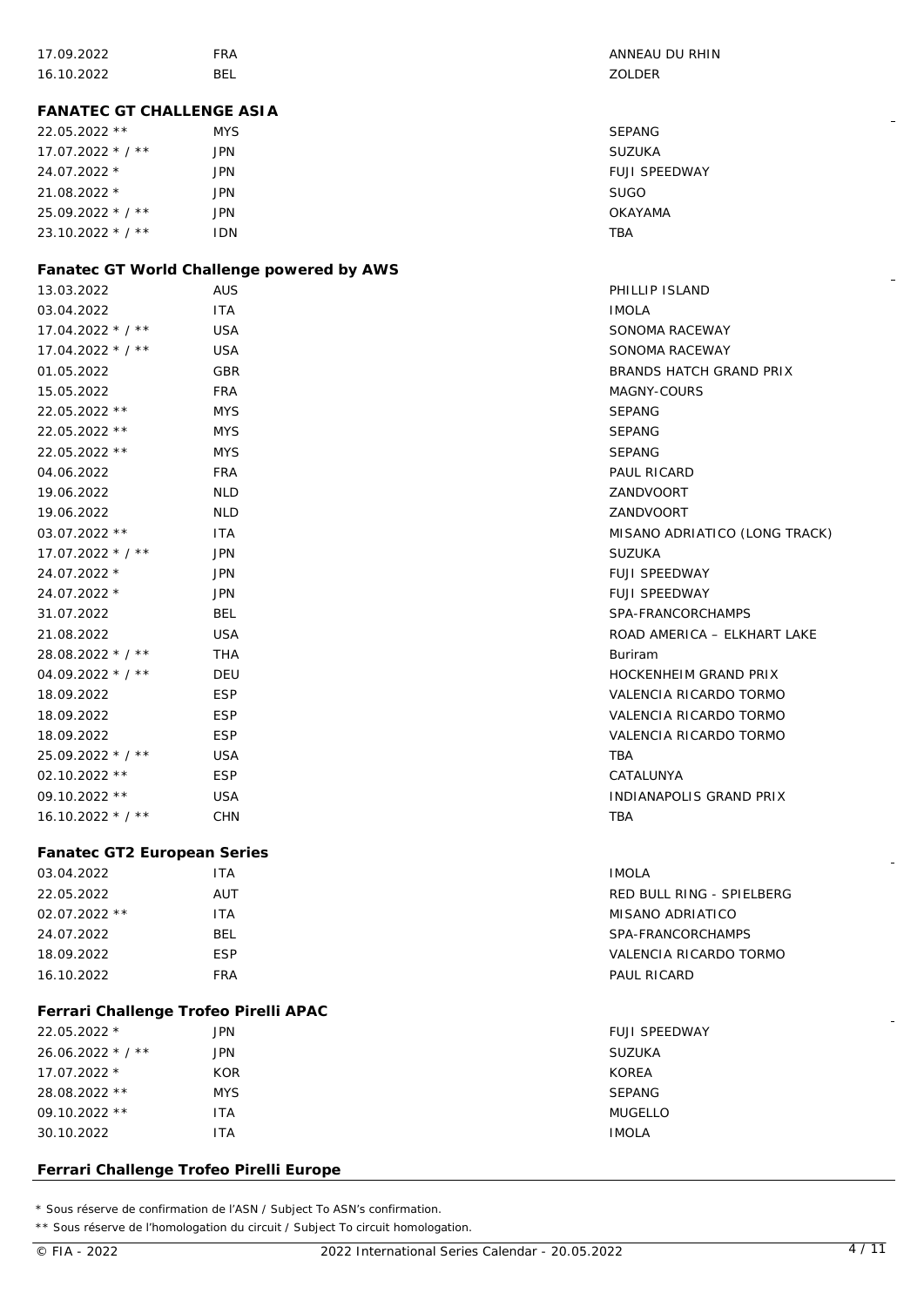| 03.04.2022                | <b>PRT</b>                                                               | ALGARVE                     |
|---------------------------|--------------------------------------------------------------------------|-----------------------------|
| 15.05.2022                | <b>FRA</b>                                                               | PAUL RICARD                 |
| 19.06.2022 * / **         | <b>HUN</b>                                                               | <b>HUNGARORING</b>          |
| 24.07.2022 * / **         | DEU                                                                      | HOCKENHEIM GRAND PRIX       |
| 18.09.2022 **             | <b>GBR</b>                                                               | SILVERSTONE INTERNATIONAL   |
| 09.10.2022 **             | <b>ITA</b>                                                               | <b>MUGELLO</b>              |
| 30.10.2022                | <b>ITA</b>                                                               | <b>IMOLA</b>                |
| Fifties Legends           |                                                                          |                             |
| 03.04.2022                | <b>ITA</b>                                                               | <b>MUGELLO</b>              |
| 22.05.2022                | <b>BEL</b>                                                               | SPA-FRANCORCHAMPS           |
| 05.06.2022                | <b>FRA</b>                                                               | DIJON-PRENOIS               |
| 28.08.2022                | <b>FRA</b>                                                               | PAUL RICARD                 |
| 09.10.2022 **             | PRT                                                                      | <b>ESTORIL</b>              |
|                           | Formula Regional Asian Championship certified by FIA                     |                             |
| 23.01.2022                | ARE                                                                      | ABU DHABI - YAS MARINA      |
| 30.01.2022                | ARE                                                                      | DUBAI INTERNATIONAL CIRCUIT |
| 06.02.2022                | ARE                                                                      | DUBAI GRAND PRIX CIRCUIT    |
| 13.02.2022                | ARE                                                                      | DUBAI GRAND PRIX CIRCUIT    |
| 20.02.2022                | ARE                                                                      | ABU DHABI - YAS MARINA      |
|                           | FORMULA REGIONAL EUROPEAN CHAMPIONSHIP BY ALPINE                         |                             |
| 24.04.2022 **             | <b>ITA</b>                                                               | <b>MONZA</b>                |
| 08.05.2022                | <b>ITA</b>                                                               | <b>IMOLA</b>                |
|                           |                                                                          |                             |
| 29.05.2022                | <b>MCO</b>                                                               | <b>MONACO</b>               |
| 05.06.2022                | <b>FRA</b>                                                               | PAUL RICARD                 |
| 19.06.2022                | <b>NLD</b>                                                               | ZANDVOORT                   |
| $10.07.2022 * / **$       | <b>HUN</b>                                                               | <b>HUNGARORING</b>          |
| 31.07.2022 *              | <b>BEL</b>                                                               | SPA-FRANCORCHAMPS           |
| 11.09.2022                | AUT                                                                      | RED BULL RING - SPIELBERG   |
| 16.10.2022 **             | <b>ESP</b>                                                               | CATALUNYA                   |
| 23.10.2022 **             | <b>ITA</b>                                                               | <b>MUGELLO</b>              |
| Groupe C Racing           |                                                                          |                             |
| 03.04.2022                | <b>ITA</b>                                                               | <b>MUGELLO</b>              |
| 22.05.2022                | <b>BEL</b>                                                               | SPA-FRANCORCHAMPS           |
| 03.07.2022 **             | <b>FRA</b>                                                               | LE MANS BUGATTI             |
| 28.08.2022                | <b>FRA</b>                                                               | PAUL RICARD                 |
| 09.10.2022 **             | PRT                                                                      | <b>ESTORIL</b>              |
| <b>GT CUP OPEN EUROPE</b> |                                                                          |                             |
| 22.05.2022                | <b>FRA</b>                                                               | PAUL RICARD                 |
| 19.06.2022 *              | <b>BEL</b>                                                               | SPA-FRANCORCHAMPS           |
| $10.07.2022$ * / **       | <b>HUN</b>                                                               | <b>HUNGARORING</b>          |
| 25.09.2022 **             | <b>ITA</b>                                                               | MONZA                       |
| 16.10.2022 **             | <b>ESP</b>                                                               | CATALUNYA                   |
| GT4 European Series       |                                                                          |                             |
| 03.04.2022 *              | <b>ITA</b>                                                               | <b>IMOLA</b>                |
| 05.06.2022                | <b>FRA</b>                                                               | PAUL RICARD                 |
| 03.07.2022 **             | <b>ITA</b>                                                               | MISANO ADRIATICO            |
| 30.07.2022                | <b>BEL</b>                                                               | SPA-FRANCORCHAMPS           |
| 04.09.2022 * / **         | DEU                                                                      | HOCKENHEIM GRAND PRIX       |
| 02.10.2022 **             | <b>ESP</b>                                                               | CATALUNYA                   |
|                           |                                                                          |                             |
| Heritage Touring Cup      |                                                                          |                             |
| 03.04.2022                | <b>ITA</b>                                                               | <b>MUGELLO</b>              |
|                           | * Sous réserve de confirmation de l'ASN / Subject To ASN's confirmation. |                             |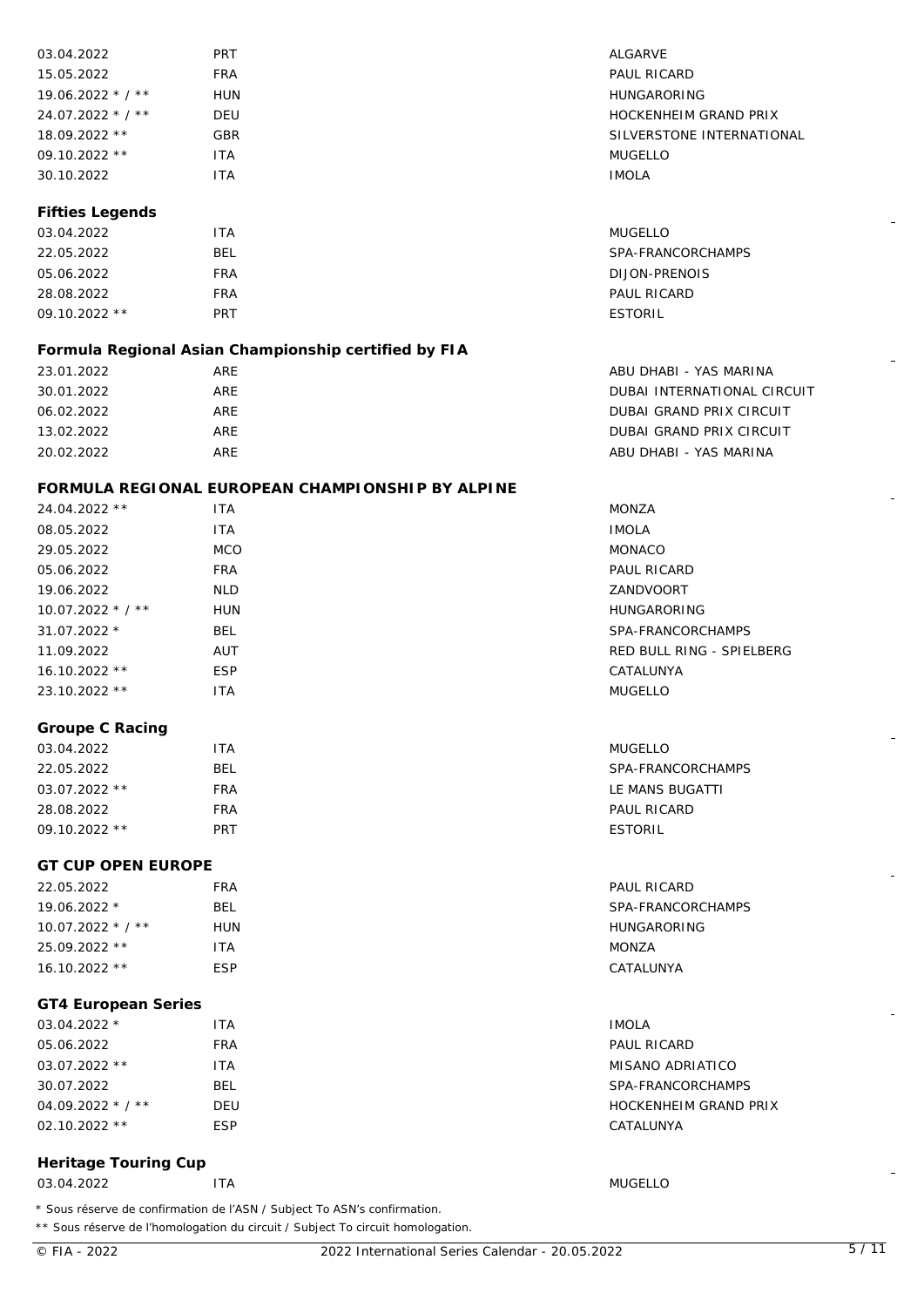| 22.05.2022                      | <b>BEL</b>                                       | SPA-FRANCORCHAMPS         |
|---------------------------------|--------------------------------------------------|---------------------------|
| 05.06.2022                      | <b>FRA</b>                                       | DIJON-PRENOIS             |
| 28.08.2022                      | <b>FRA</b>                                       | PAUL RICARD               |
| 09.10.2022 **                   | <b>PRT</b>                                       | <b>ESTORIL</b>            |
|                                 |                                                  |                           |
| <b>HSCC Historic Formula 2</b>  |                                                  |                           |
| 08.05.2022 * / **               | DEU                                              | HOCKENHEIM GRAND PRIX     |
| 19.06.2022                      | <b>FRA</b>                                       | PAUL RICARD               |
| 10.07.2022 **                   | <b>GBR</b>                                       | BRANDS HATCH GRAND PRIX   |
| 31.07.2022                      | GBR                                              | <b>OULTON PARK</b>        |
| 14.08.2022 * / **               | DEU                                              | NÜRBURGRING GRAND PRIX    |
| 09.10.2022                      | <b>FRA</b>                                       | DIJON-PRENOIS             |
|                                 | Intercontinental GT Challenge powered by Pirelli |                           |
| 27.02.2022                      | <b>AUS</b>                                       | MOUNT PANORAMA - BATHURST |
| 31.07.2022                      | <b>BEL</b>                                       | SPA-FRANCORCHAMPS         |
| 09.10.2022 **                   | <b>USA</b>                                       | INDIANAPOLIS GRAND PRIX   |
| 04.12.2022 **                   | ZAF                                              | KYALAMI                   |
|                                 |                                                  |                           |
| <b>INTERNATIONAL GT OPEN</b>    |                                                  |                           |
| 01.05.2022                      | <b>PRT</b>                                       | <b>ESTORIL</b>            |
| 22.05.2022                      | <b>FRA</b>                                       | PAUL RICARD               |
| 19.06.2022 *                    | <b>BEL</b>                                       | SPA-FRANCORCHAMPS         |
| $10.07.2022$ * / **             | <b>HUN</b>                                       | <b>HUNGARORING</b>        |
| 11.09.2022                      | AUT                                              | RED BULL RING - SPIELBERG |
| 25.09.2022 **                   | <b>ITA</b>                                       | <b>MONZA</b>              |
| 16.10.2022 **                   | <b>ESP</b>                                       | CATALUNYA                 |
|                                 | International Repco Supercars Championship       |                           |
| 06.03.2022                      | <b>AUS</b>                                       | NEWCASTLE STREET          |
| 27.03.2022 **                   | <b>AUS</b>                                       | <b>SYMMONS PLAINS</b>     |
| 10.04.2022 **                   | <b>AUS</b>                                       | <b>ALBERT PARK</b>        |
| 01.05.2022 **                   | <b>AUS</b>                                       | BARBAGALLO                |
|                                 |                                                  | <b>WINTON</b>             |
| 22.05.2022                      | <b>AUS</b>                                       |                           |
| 19.06.2022 **                   | <b>AUS</b>                                       | <b>HIDDEN VALLEY</b>      |
| 10.07.2022 **                   | <b>AUS</b>                                       | TBA                       |
| 31.07.2022                      | <b>AUS</b>                                       | THE BEND MOTORSPORTS PARK |
| 21.08.2022                      | <b>AUS</b>                                       | SANDOWN                   |
| 11.09.2022 **                   | NZL                                              | PUKEKOHE PARK             |
| 09.10.2022 **                   | <b>AUS</b>                                       | MOUNT PANORAMA - BATHURST |
| 30.10.2022 **                   | <b>AUS</b>                                       | SURFERS PARADISE          |
| 20.11.2022 **                   | <b>AUS</b>                                       | QUEENSLAND                |
| Lamborghini Super Trofeo Europe |                                                  |                           |
| 03.04.2022                      | <b>ITA</b>                                       | <b>IMOLA</b>              |
| 05.06.2022                      | <b>FRA</b>                                       | PAUL RICARD               |
| 03.07.2022 **                   | <b>ITA</b>                                       | MISANO ADRIATICO          |
| 30.07.2022 *                    | <b>BEL</b>                                       | SPA-FRANCORCHAMPS         |
| 02.10.2022 **                   | <b>ESP</b>                                       | CATALUNYA                 |
| 04.11.2022 **                   | PRT                                              | <b>ALGARVE</b>            |
| 06.11.2022 **                   | PRT                                              | <b>ALGARVE</b>            |
| Ligier European Series          |                                                  |                           |
| 16.04.2022                      | <b>FRA</b>                                       | <b>PAU ARNOS</b>          |
| 14.05.2022                      | <b>ITA</b>                                       | <b>IMOLA</b>              |
| 11.06.2022 **                   | <b>FRA</b>                                       | LE MANS 24 HEURES         |
| 02.07.2022 $*/**$               | <b>HUN</b>                                       | <b>HUNGARORING</b>        |
|                                 |                                                  |                           |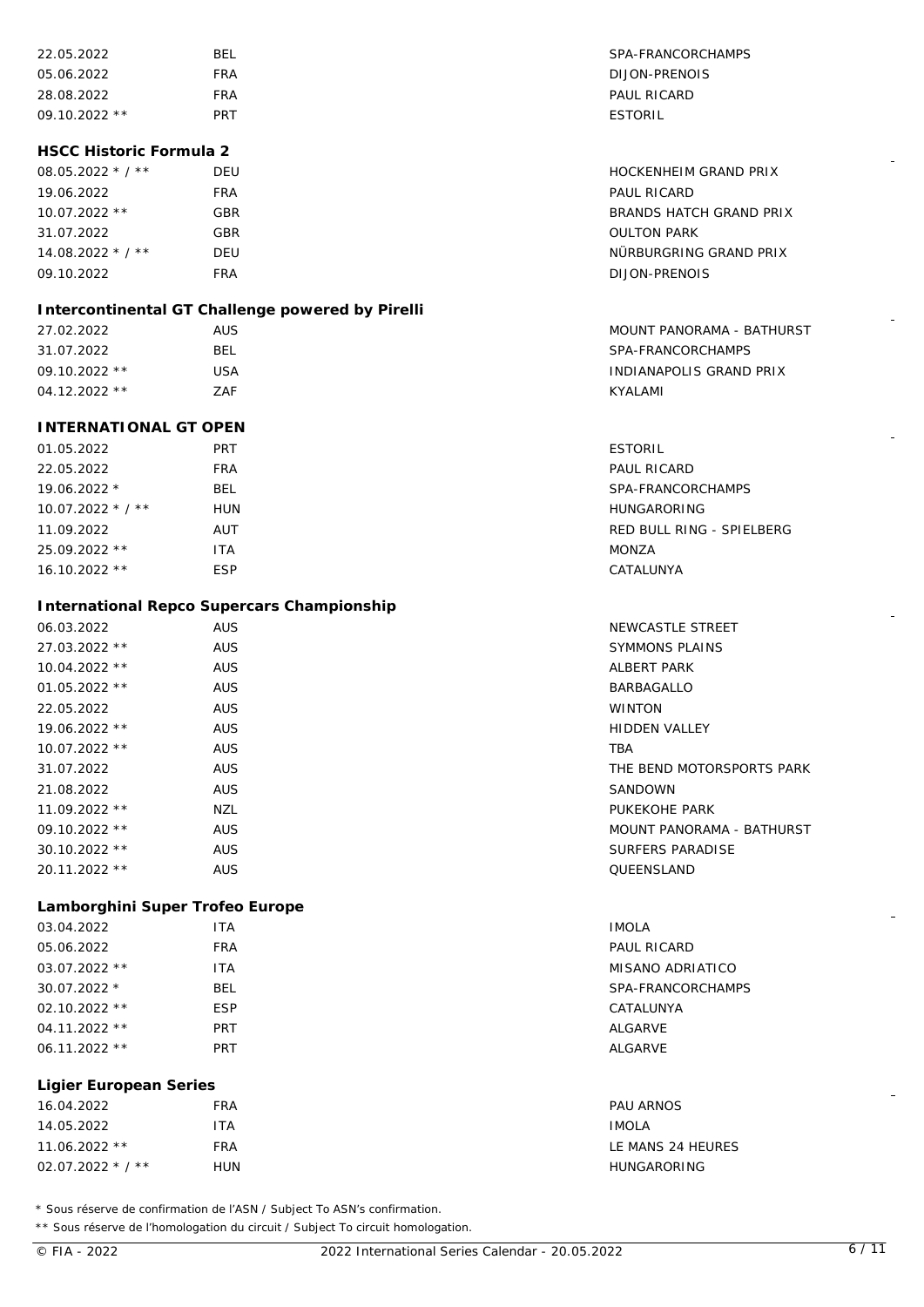| 24.09.2022                                                               | BEL        | SPA-FRANCORCHAMPS            |
|--------------------------------------------------------------------------|------------|------------------------------|
| 15.10.2022                                                               | <b>PRT</b> | ALGARVE                      |
|                                                                          |            |                              |
| Lotus Cup Eastern Europe                                                 |            |                              |
| 10.07.2022 **                                                            | <b>HUN</b> | HUNGARORING                  |
| 21.08.2022 **                                                            | <b>SVK</b> | SLOVAKIARING                 |
| 04.09.2022 *                                                             | CZE        | <b>BRNO</b>                  |
|                                                                          |            |                              |
| Lotus Cup Europe                                                         |            |                              |
| 24.04.2022                                                               | <b>FRA</b> | PAUL RICARD                  |
| 08.05.2022 * / **                                                        | DEU        | HOCKENHEIM GRAND PRIX        |
| 19.06.2022                                                               | <b>ITA</b> | <b>IMOLA</b>                 |
| 15.07.2022                                                               | <b>BEL</b> | SPA-FRANCORCHAMPS            |
| 28.08.2022 * / **                                                        | DEU        | NÜRBURGRING GRAND PRIX       |
| 11.09.2022                                                               | <b>BEL</b> | SPA-FRANCORCHAMPS            |
| 25.09.2022 **                                                            | <b>FRA</b> | LE MANS 24 HEURES            |
|                                                                          |            |                              |
| Lurani Trophy for Formula Junior Cars                                    |            |                              |
| 08.05.2022 * / **                                                        | <b>DEU</b> | <b>HOCKENHEIM GRAND PRIX</b> |
| 12.06.2022                                                               | AUT        | RED BULL RING - SPIELBERG    |
| 03.07.2022                                                               | <b>BEL</b> | ZOLDER                       |
| 14.08.2022 * / **                                                        | <b>DEU</b> | NÜRBURGRING GRAND PRIX       |
| 09.10.2022                                                               | <b>FRA</b> | DIJON-PRENOIS                |
| Masters Endurance Legends                                                |            |                              |
| 03.04.2022                                                               | <b>ESP</b> | CATALUNYA                    |
| 29.05.2022                                                               | GBR        | BRANDS HATCH GRAND PRIX      |
| 12.06.2022                                                               | AUT        | RED BULL RING - SPIELBERG    |
| 17.07.2022 *                                                             | <b>NLD</b> | ZANDVOORT                    |
| 14.08.2022 * / **                                                        | DEU        | NÜRBURGRING GRAND PRIX       |
| 28.08.2022 **                                                            | GBR        | SILVERSTONE GRAND PRIX       |
| 02.10.2022                                                               | BEL        | SPA-FRANCORCHAMPS            |
| 30.10.2022 **                                                            | PRT        | ALGARVE                      |
|                                                                          |            |                              |
| Masters Racing Legends                                                   |            |                              |
| 03.04.2022                                                               | <b>ESP</b> | CATALUNYA                    |
| 16.04.2022                                                               | GBR        | DONINGTON PARK               |
| 29.05.2022                                                               | GBR        | BRANDS HATCH GRAND PRIX      |
| 12.06.2022                                                               | AUT        | RED BULL RING - SPIELBERG    |
| 17.07.2022 *                                                             | <b>NLD</b> | ZANDVOORT                    |
| 14.08.2022 * / **                                                        | DEU        | NÜRBURGRING GRAND PRIX       |
| 28.08.2022 **                                                            | <b>GBR</b> | SILVERSTONE GRAND PRIX       |
| 02.10.2022                                                               | <b>BEL</b> | SPA-FRANCORCHAMPS            |
| 30.10.2022 **                                                            | <b>PRT</b> | ALGARVE                      |
| Masters Sports Car Legends                                               |            |                              |
| 16.04.2022 *                                                             | GBR        | <b>DONINGTON PARK</b>        |
| 29.05.2022 *                                                             | <b>GBR</b> | BRANDS HATCH GRAND PRIX      |
| 12.06.2022                                                               | AUT        | RED BULL RING - SPIELBERG    |
| 17.07.2022 *                                                             | <b>NLD</b> | ZANDVOORT                    |
| $14.08.2022 * 7 *$                                                       | DEU        | NÜRBURGRING GRAND PRIX       |
| 28.08.2022 * / **                                                        | <b>GBR</b> | SILVERSTONE GRAND PRIX       |
| 30.10.2022                                                               | <b>BEL</b> | SPA-FRANCORCHAMPS            |
| 30.10.2022                                                               | <b>BEL</b> | SPA-FRANCORCHAMPS            |
|                                                                          |            |                              |
| MAXX Formula                                                             |            |                              |
| 22.05.2022                                                               | <b>FRA</b> | PAUL RICARD                  |
| 17.07.2022                                                               | <b>NLD</b> | ZANDVOORT                    |
| * Sous réserve de confirmation de l'ASN / Subject To ASN's confirmation. |            |                              |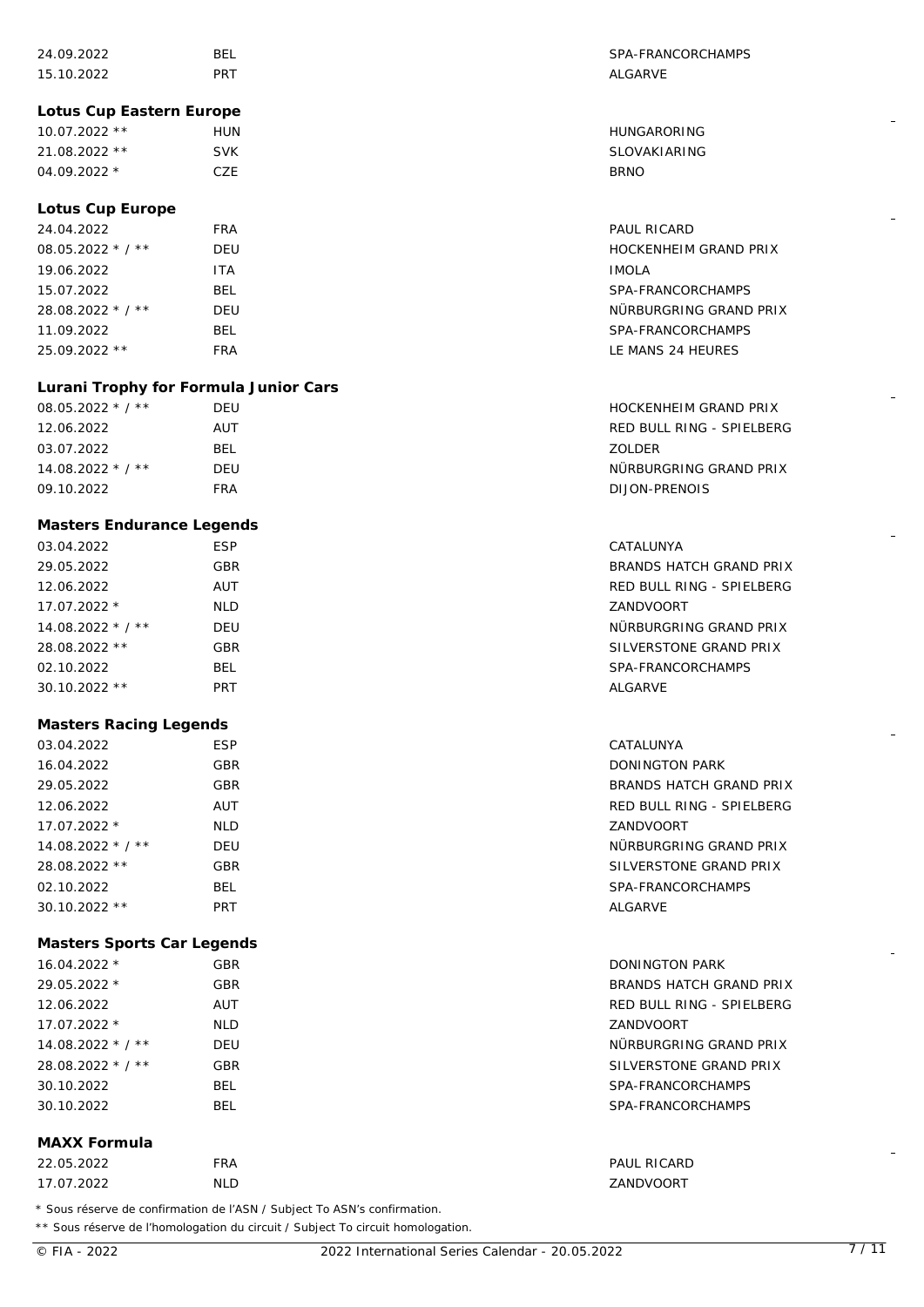| 07.08.2022                           | <b>NLD</b>                                                              | <b>TT CIRCUIT ASSEN</b>                                                |
|--------------------------------------|-------------------------------------------------------------------------|------------------------------------------------------------------------|
| 11.09.2022 *                         | <b>BEL</b>                                                              | SPA-FRANCORCHAMPS                                                      |
| 09.10.2022                           | <b>FRA</b>                                                              | DIJON-PRENOIS                                                          |
|                                      |                                                                         |                                                                        |
| Michelin Le Mans Cup                 |                                                                         |                                                                        |
| 16.04.2022                           | <b>FRA</b>                                                              | PAUL RICARD                                                            |
| 14.05.2022                           | <b>ITA</b>                                                              | <b>IMOLA</b>                                                           |
| 11.06.2022 **                        | <b>FRA</b>                                                              | LE MANS 24 HEURES                                                      |
| 02.07.2022 $*/**$                    | <b>HUN</b>                                                              | <b>HUNGARORING</b>                                                     |
| 24.09.2022                           | <b>BEL</b>                                                              | SPA-FRANCORCHAMPS                                                      |
| 15.10.2022                           | PRT                                                                     | <b>ALGARVE</b>                                                         |
| <b>NASCAR Whelen Euro Series</b>     |                                                                         |                                                                        |
| 15.05.2022                           | <b>ESP</b>                                                              | VALENCIA RICARDO TORMO                                                 |
| 12.06.2022                           | <b>GBR</b>                                                              | BRANDS HATCH GRAND PRIX                                                |
| 10.07.2022 *                         | <b>ITA</b>                                                              | VALLELUNGA INTERNATIONAL                                               |
| 04.09.2022                           | CZE                                                                     | <b>MOST</b>                                                            |
| 09.10.2022                           | <b>BEL</b>                                                              | ZOLDER                                                                 |
| 30.10.2022 **                        | <b>HRV</b>                                                              | RIJEKA GROBNIK                                                         |
|                                      |                                                                         |                                                                        |
| <b>NKHTGT</b>                        |                                                                         |                                                                        |
| $24.04.2022 * 7 *$                   | <b>DEU</b>                                                              | HOCKENHEIM GRAND PRIX                                                  |
| 06.06.2022                           | <b>NLD</b>                                                              | ZANDVOORT                                                              |
| 26.06.2022                           | <b>BEL</b>                                                              | SPA-FRANCORCHAMPS                                                      |
| 07.08.2022                           | <b>NLD</b>                                                              | <b>TT CIRCUIT ASSEN</b>                                                |
| 28.08.2022 * / **                    | <b>SWE</b>                                                              | Anderstorp                                                             |
| 09.10.2022                           | <b>FRA</b>                                                              | DIJON-PRENOIS                                                          |
| P9 Challenge                         |                                                                         |                                                                        |
|                                      |                                                                         | Sous réserve de validation technique / Subject to technical validation |
| 05.06.2022                           | AUT                                                                     | RED BULL RING - SPIELBERG                                              |
| 25.06.2022 * / **                    | DEU                                                                     | EUROSPEEDWAY LAUSITZ GRAND PRIX                                        |
| 30.07.2022 * / **                    | <b>DEU</b>                                                              | <b>HOCKENHEIM GRAND PRIX</b>                                           |
| 28.08.2022 * / **                    | DEU                                                                     | NÜRBURGRING GRAND PRIX                                                 |
| 09.10.2022                           | <b>FRA</b>                                                              | <b>DIJON-PRENOIS</b>                                                   |
|                                      |                                                                         |                                                                        |
| Porsche Carrera Cup Asia             |                                                                         |                                                                        |
| 29.05.2022 *                         | <b>CHN</b>                                                              | <b>ZHUHAI</b>                                                          |
| 19.06.2022 *                         | <b>CHN</b>                                                              | NINGBO SPEEDPARK                                                       |
| 17.07.2022 * / **                    | <b>CHN</b>                                                              | ZHUZHOU INTERNATIONAL                                                  |
| 31.07.2022 *                         | <b>CHN</b>                                                              | NINGBO SPEEDPARK                                                       |
| 02.10.2022 $*$ / $**$                | <b>SGP</b>                                                              | SINGAPORE - MARINA BAY                                                 |
| 30.10.2022 * / **                    | <b>CHN</b>                                                              | SHANGHAI INTERNATIONAL                                                 |
| Porsche Carrera Cup Benelux          |                                                                         |                                                                        |
| 07.05.2022                           | <b>BEL</b>                                                              | SPA-FRANCORCHAMPS                                                      |
| 12.06.2022 *                         | <b>BEL</b>                                                              | ZOLDER                                                                 |
| 26.06.2022                           | <b>NLD</b>                                                              | ZANDVOORT                                                              |
| 07.08.2022                           | <b>NLD</b>                                                              | <b>TT CIRCUIT ASSEN</b>                                                |
| 28.08.2022 **                        | <b>ESP</b>                                                              | CATALUNYA                                                              |
| 09.10.2022 * / **                    | <b>DEU</b>                                                              | HOCKENHEIM GRAND PRIX                                                  |
|                                      |                                                                         |                                                                        |
| Porsche Carrera Cup Deutschland 2022 |                                                                         |                                                                        |
| 07.05.2022                           | <b>BEL</b>                                                              | SPA-FRANCORCHAMPS                                                      |
| 22.05.2022                           | AUT                                                                     | RED BULL RING - SPIELBERG                                              |
| 19.06.2022                           | <b>ITA</b>                                                              | <b>IMOLA</b>                                                           |
| 26.06.2022                           | <b>NLD</b>                                                              | ZANDVOORT                                                              |
| 07.08.2022 **                        | DEU                                                                     | NÜRBURGRING GRAND PRIX                                                 |
|                                      | * Sous réserve de confirmation de l'ASN / Subject To ASN's confirmation |                                                                        |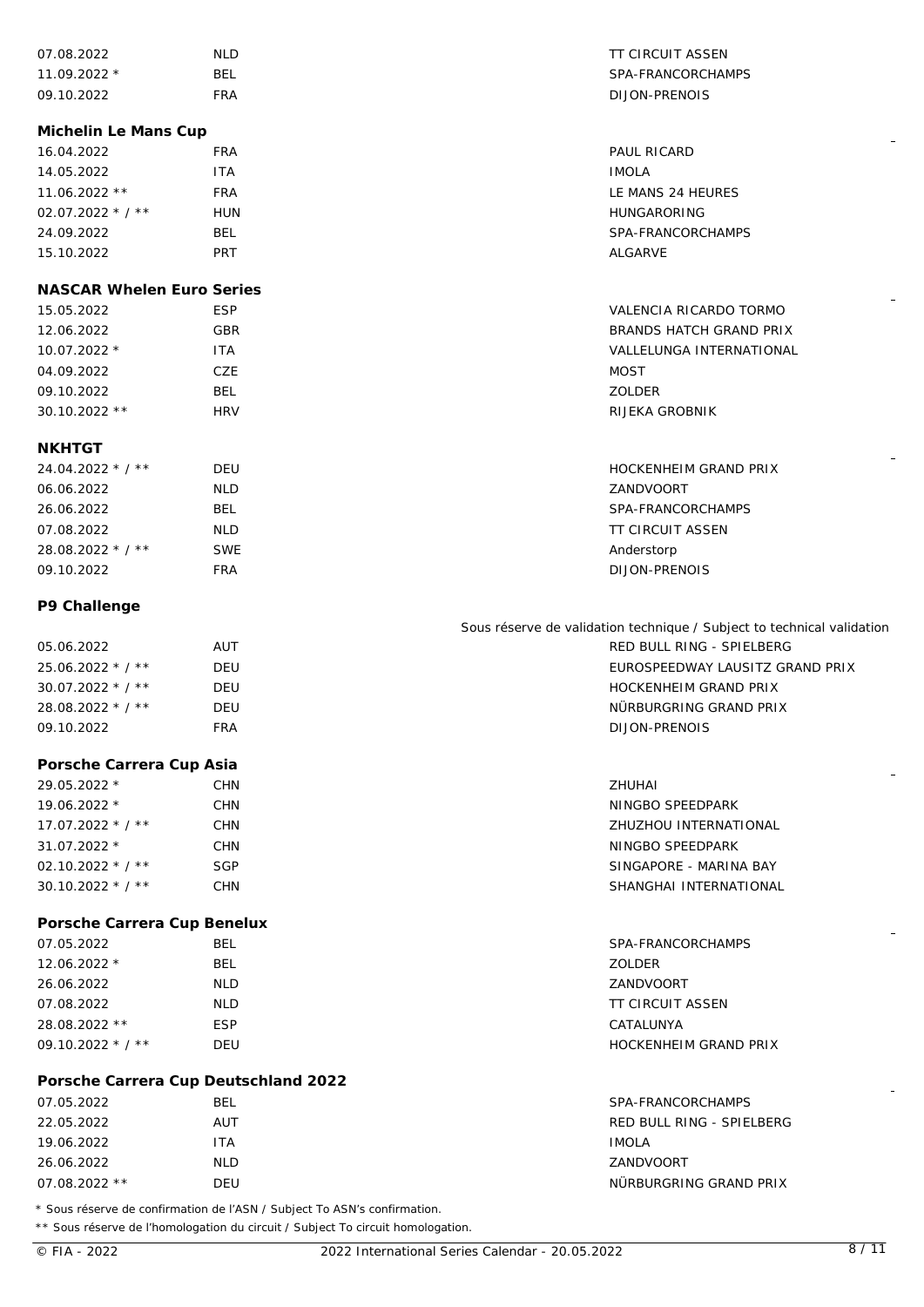| 21.08.2022 **                | DEU                                                                                                                                                         | EUROSPEEDWAY LAUSITZ GRAND PRIX                                        |
|------------------------------|-------------------------------------------------------------------------------------------------------------------------------------------------------------|------------------------------------------------------------------------|
| 25.09.2022                   | DEU                                                                                                                                                         | SACHSENRING                                                            |
| 23.10.2022 **                | DEU                                                                                                                                                         | <b>HOCKENHEIM GRAND PRIX</b>                                           |
| Porsche Carrera Cup France   |                                                                                                                                                             |                                                                        |
| 19.04.2021                   | <b>FRA</b>                                                                                                                                                  | <b>NOGARO</b>                                                          |
| 07.05.2022                   | BEL                                                                                                                                                         | SPA-FRANCORCHAMPS                                                      |
| 15.05.2022                   | <b>FRA</b>                                                                                                                                                  | MAGNY-COURS                                                            |
| 19.06.2022                   | <b>NLD</b>                                                                                                                                                  | ZANDVOORT                                                              |
| 18.09.2022 * / **            | <b>ESP</b>                                                                                                                                                  | CATALUNYA                                                              |
| 16.10.2022                   | <b>FRA</b>                                                                                                                                                  | PAUL RICARD                                                            |
|                              |                                                                                                                                                             |                                                                        |
| Porsche Mobil1 Supercup 2022 |                                                                                                                                                             |                                                                        |
| 24.04.2022                   | <b>ITA</b>                                                                                                                                                  | <b>IMOLA</b>                                                           |
| 29.05.2022                   | <b>MCO</b>                                                                                                                                                  | <b>MONACO</b>                                                          |
| 03.07.2022                   | <b>GBR</b>                                                                                                                                                  | SILVERSTONE GRAND PRIX                                                 |
| 10.07.2022                   | AUT                                                                                                                                                         | RED BULL RING - SPIELBERG                                              |
| 24.07.2022                   | <b>FRA</b>                                                                                                                                                  | PAUL RICARD                                                            |
| 28.08.2022 *                 | <b>BEL</b>                                                                                                                                                  | SPA-FRANCORCHAMPS                                                      |
| 04.09.2022                   | <b>NLD</b>                                                                                                                                                  | ZANDVOORT                                                              |
| 11.09.2022 **                | <b>ITA</b>                                                                                                                                                  | <b>MONZA</b>                                                           |
|                              |                                                                                                                                                             |                                                                        |
|                              | Porsche Sprint Challenge Middle East (PSCME)                                                                                                                |                                                                        |
| <b>TBA</b>                   | <b>BHR</b>                                                                                                                                                  | BAHRAIN                                                                |
| 06.11.2021                   | <b>BHR</b>                                                                                                                                                  | BAHRAIN                                                                |
| 05.12.2021                   | SAU                                                                                                                                                         | JEDDAH CORNICHE CIRCUIT                                                |
| 22.01.2022                   | ARE                                                                                                                                                         | DUBAI INTERNATIONAL CIRCUIT                                            |
| 12.02.2022                   | ARE                                                                                                                                                         | ABU DHABI - YAS MARINA                                                 |
|                              |                                                                                                                                                             |                                                                        |
|                              |                                                                                                                                                             |                                                                        |
| Sixties' Endurance           |                                                                                                                                                             |                                                                        |
| 03.04.2022                   | <b>ITA</b>                                                                                                                                                  | <b>MUGELLO</b>                                                         |
| 22.05.2022                   | <b>BEL</b>                                                                                                                                                  | SPA-FRANCORCHAMPS                                                      |
| 05.06.2022                   | <b>FRA</b>                                                                                                                                                  | DIJON-PRENOIS                                                          |
| 28.08.2022                   | <b>FRA</b>                                                                                                                                                  | PAUL RICARD                                                            |
| 09.10.2022 **                | <b>PRT</b>                                                                                                                                                  | <b>ESTORIL</b>                                                         |
| Sports Car Challenge         |                                                                                                                                                             |                                                                        |
|                              |                                                                                                                                                             | Sous réserve de validation technique / Subject to technical validation |
| 05.06.2022                   | AUT                                                                                                                                                         | RED BULL RING - SPIELBERG                                              |
| 25.06.2022 * / **            | DEU                                                                                                                                                         | EUROSPEEDWAY LAUSITZ GRAND PRIX                                        |
| 30.07.2022 * / **            | DEU                                                                                                                                                         | HOCKENHEIM GRAND PRIX                                                  |
| 28.08.2022 * / **            | DEU                                                                                                                                                         | NÜRBURGRING GRAND PRIX                                                 |
| 09.10.2022                   | <b>FRA</b>                                                                                                                                                  | DIJON-PRENOIS                                                          |
| SUPER GT SERIES              |                                                                                                                                                             |                                                                        |
| 17.04.2022 **                | <b>JPN</b>                                                                                                                                                  | OKAYAMA                                                                |
| 04.05.2022                   | <b>JPN</b>                                                                                                                                                  | <b>FUJI SPEEDWAY</b>                                                   |
| 29.05.2022 **                | <b>JPN</b>                                                                                                                                                  | <b>SUZUKA</b>                                                          |
|                              |                                                                                                                                                             |                                                                        |
| 07.08.2022                   | <b>JPN</b>                                                                                                                                                  | <b>FUJI SPEEDWAY</b>                                                   |
| 28.08.2022 **                | <b>JPN</b>                                                                                                                                                  | <b>SUZUKA</b>                                                          |
| 18.09.2022 **                | <b>JPN</b>                                                                                                                                                  | <b>SUGO</b>                                                            |
| 02.10.2022                   | <b>JPN</b>                                                                                                                                                  | <b>AUTOPOLIS</b>                                                       |
| 06.11.2022                   | <b>JPN</b>                                                                                                                                                  | TWIN RING MOTEGI GRAND PRIX                                            |
| Swift Cup Europe             |                                                                                                                                                             |                                                                        |
| 01.05.2022 $*$ / **          | AUT                                                                                                                                                         | SALZBURGRING                                                           |
|                              | * Sous réserve de confirmation de l'ASN / Subject To ASN's confirmation.<br>** Sous réserve de l'homologation du circuit / Subject To circuit homologation. |                                                                        |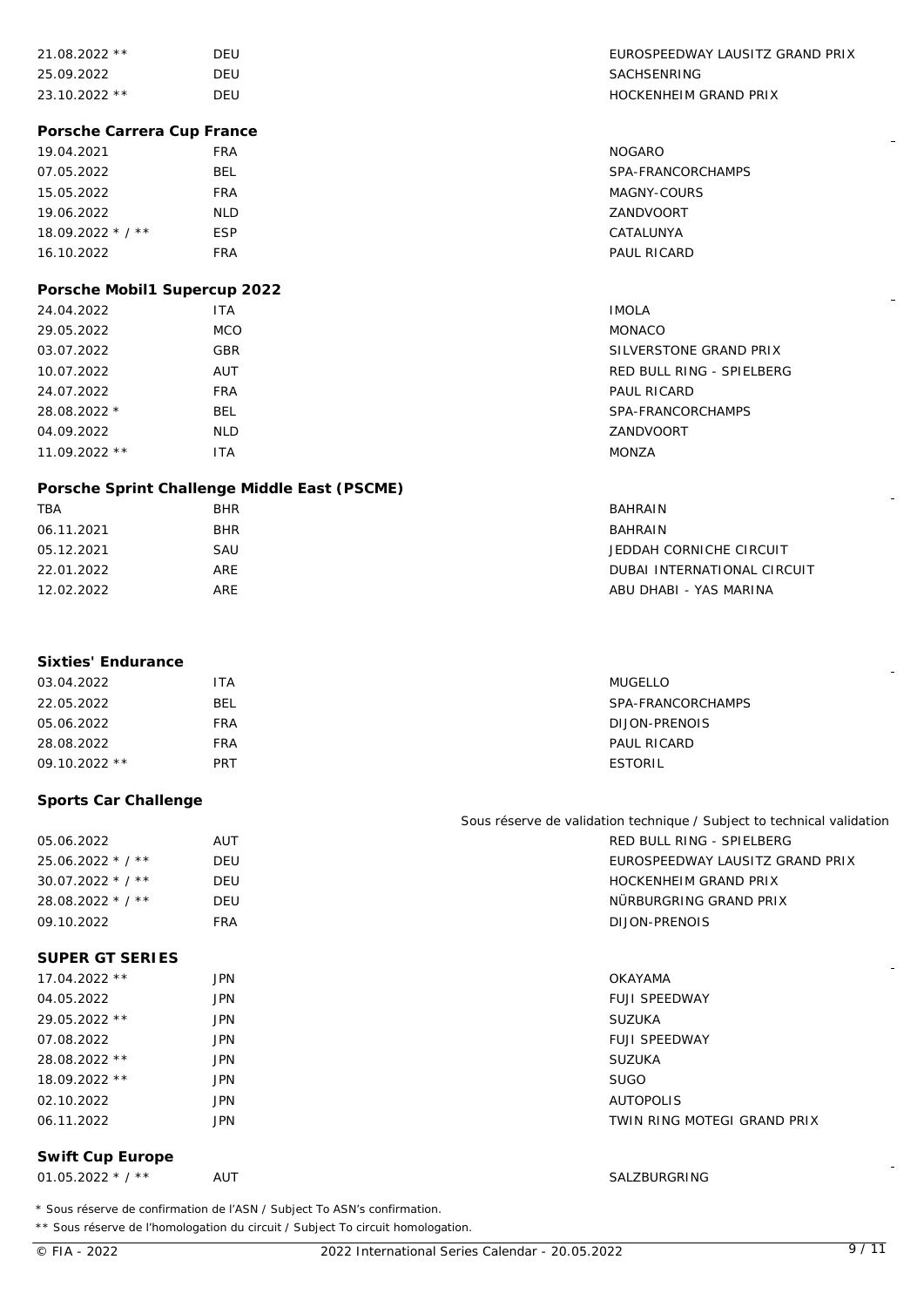| 05.06.2022      | AUT        | RED BULL R |
|-----------------|------------|------------|
| 10.07.2022      | HUN        | HUNGARORI  |
| $24.07.2022$ ** | <b>HRV</b> | RIJEKA GRO |
| $21.08.2022$ ** | <b>SVK</b> | SLOVAKIAR  |
| $01.10.2022$ ** | POL        | POZNAN     |

#### **TCR Eastern Europe**

| $10.04.2022$ ** | HUN        | HUNGAR         |
|-----------------|------------|----------------|
| $01.05.2022$ ** | <b>SVK</b> | SLOVAKI        |
| 05.06.2022      | AUT        | RED BUL        |
| 24.07.2022 **   | <b>HRV</b> | RIJEKA C       |
| $21.08.2022$ ** | <b>SVK</b> | <b>SLOVAKI</b> |
| 04.09.2022      | CZE        | MOST           |

#### **TCR EUROPE 2022**

| 01.05.2021         | <b>PRT</b> | ALGARVE          |
|--------------------|------------|------------------|
| 21.05.2022         | FRA        | PAUL RICARD      |
| 19.06.2022         | BEL        | SPA-FRANCOR      |
| $03.07.2022*$      | DEU        | <b>NORISRING</b> |
| $28.08.2022 * 7 *$ | DEU        | NÜRBURGRING      |
| $25.09.2022$ **    | ITA        | MONZA            |
| $16.10.2022**$     | <b>ESP</b> | CATALUNYA        |

#### **The Greatest's Trophy**

| 03.04.2022      | ITA | <b>MUGELLO</b>    |
|-----------------|-----|-------------------|
| 22.05.2022      | BEL | SPA-FRANCORCHAMPS |
| 05.06.2022      | FRA | DIJON-PRENOIS     |
| 28.08.2022      | FRA | PAUL RICARD       |
| $09.10.2022$ ** | PRT | <b>ESTORIL</b>    |

## **Triumph Competition & British HTGT 2022**

| $24.04.2022 * 7 *$ | DEU        | HOCKENHEIM GRAND PRIX |
|--------------------|------------|-----------------------|
| 29.05.2022         | <b>NLD</b> | ZANDVOORT             |
| 27.06.2022 *       | BEL        | SPA-FRANCORCHAMPS     |
| $07.08.2022*$      | <b>NLD</b> | TT CIRCUIT ASSEN      |
| 18.09.2022         | <b>FRA</b> | ANNEAU DU RHIN        |
| $16.10.2022*$      | BEL        | <b>ZOLDER</b>         |

### **W Series**

| 08.05.2022 **      | <b>USA</b> | TBA                          |
|--------------------|------------|------------------------------|
| 22.05.2022 **      | <b>ESP</b> | CATALUNYA                    |
| 03.07.2022         | <b>GBR</b> | SILVERSTONE GRAND PRIX       |
| 24.07.2022         | <b>FRA</b> | PAUL RICARD                  |
| $31.07.2022 * 7 *$ | <b>HUN</b> | <b>HUNGARORING</b>           |
| $09.10.2022 * 7 *$ | JPN.       | <b>SUZUKA</b>                |
| $23.10.2022 * 7 *$ | <b>USA</b> | <b>AUSTIN</b>                |
| $30.10.2022*$      | <b>MEX</b> | Autodromo Hermanos Rodriguez |

## Rallyes / Rallies

| ADAC Opel e-Rally Cup |            |                                       |
|-----------------------|------------|---------------------------------------|
| 07.05.2022 **         | <b>DEU</b> | ADAC Rallye Actronics Rallye Sulingen |
| $21.05.2022 * 7 *$    | <b>NLD</b> | ELE Rally                             |
| $11.06.2022$ **       | <b>DEU</b> | ADAC Rallye Stemweder Berg            |
| 16.07.2022 **         | AUT        | Rallye Weiz                           |
| 20.08.2022 **         | <b>DEU</b> | ADAC Saarland-Pfalz-Rallye            |
| 04.09.2022 **         | <b>FRA</b> | Rallye Mont-Blanc Morzine             |
| 15.10.2022 **         | DEU        | ADAC 3 Städte Rallye                  |

\* Sous réserve de confirmation de l'ASN / Subject To ASN's confirmation.

\*\* Sous réserve de l'homologation du circuit / Subject To circuit homologation.

RED BULL RING - SPIELBERG **HUNGARORING** RIJEKA GROBNIK SLOVAKIARING

N<br>10.04.2022 \*\* HUNGARORING K SLOVAKIARING RED BULL RING - SPIELBERG 24.07.2022 \*\* HRV RIJEKA GROBNIK SLOVAKIARING

PAUL RICARD SPA-FRANCORCHAMPS NORISRING NÜRBURGRING GRAND PRIX